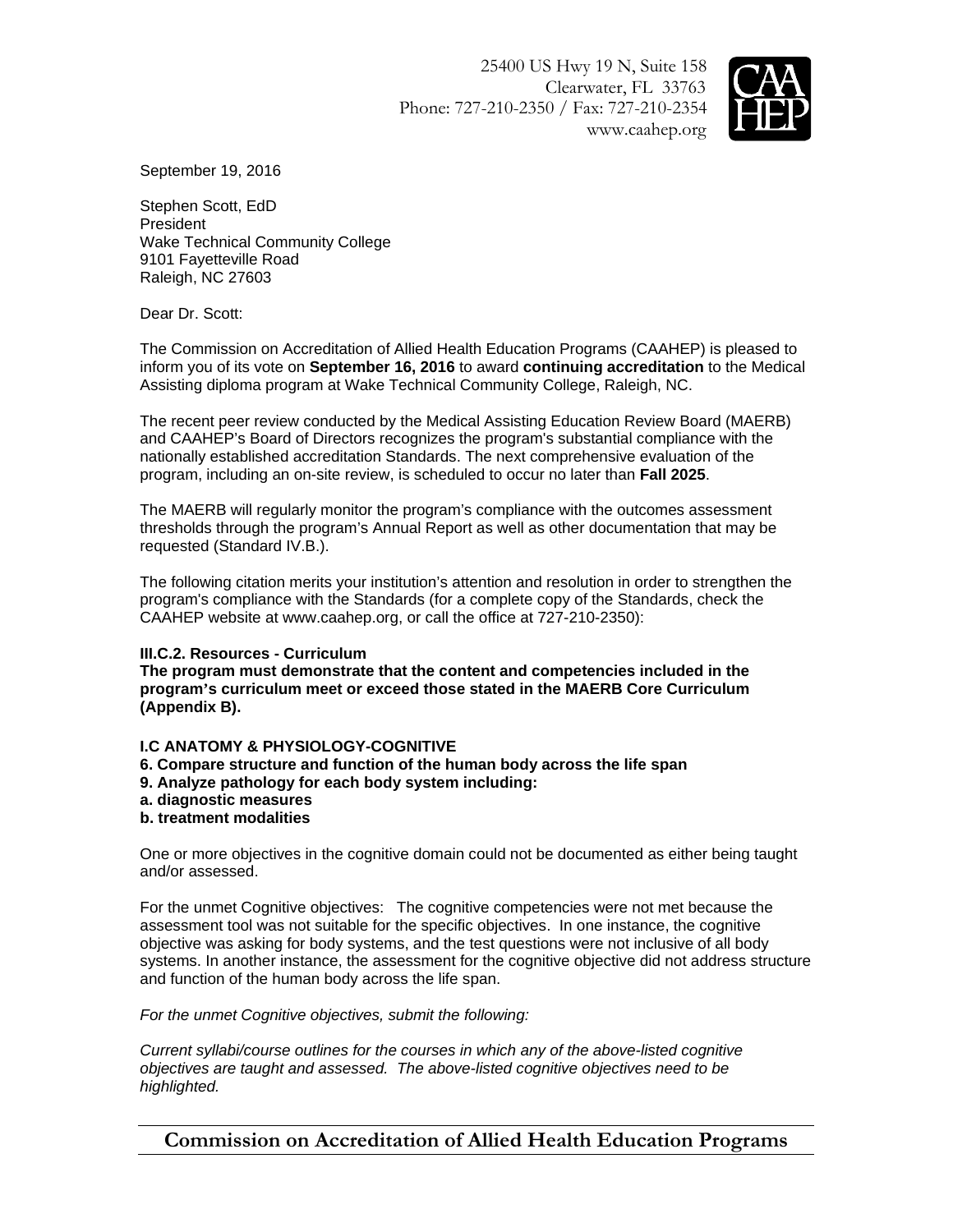Page 2 Dr. Scott

*Grading policy, grading scale, and pass score applied for the cognitive objectives need to be highlighted on each syllabus.* 

*Official roster of the most recently assessed group of students who took the particular course(s) in which the specific objectives listed above are taught.* 

*Copy of the blank examinations and/or other required assessment tools covering the listed objectives, highlighting which specific question covers the objective in question. Indicate the course number and course title on the particular assessment tool.* 

*Copy of gradebooks (containing grades of tests and other academic projects focused on the cognitive objectives) covering the most recently assessed students who took the course, along with either the official or unofficial transcripts for those students that document the final grade for the course.*

## **IX.A PROCEDURAL AND DIAGNOSTIC CODING-AFFECTIVE**

**1. Utilize tactful communication skills with medical providers to ensure accurate code selection** 

## **XI.A ETHICAL CONSIDERATIONS-AFFECTIVE**

**1. Recognize the impact personal ethics and morals have on the delivery of healthcare**

One or more competencies in the psychomotor and/or affective domain could not be documented as either being taught and/or assessed.

For the unmet Affective competencies: The affective competencies were assessed with tools that do not effectively measure Affective competencies, as the tools were test questions designed for cognitive objectives rather than behavioral assessments.

*For the unmet Affective competencies, submit the following:* 

*Current syllabi for courses in which any of the above-listed affective competencies are taught and assessed. The above-listed competencies need to be highlighted.* 

*Grading policy, scale, and pass score for the competencies, including the requirement for successful completion of all psychomotor and affective competencies.* 

*Official roster of the most recently assessed group of students who completed the specific class in which the competencies outlined above were taught.* 

*Copy of blank skill assessment tool used to assess student achievement for the specific competencies listed above, with the particular step highlighted if the tool assesses more than one competency, and the course number and name indicated on the tool.* 

*Master competency checklist or detailed gradebook covering the most recently assessed group of students who took the course, documenting successful completion of each psychomotor and affective competency by all students who passed the course, along with either the official or unofficial transcripts for those students that document the final grade for the course. Highlight on the checklist or the detailed gradebook the competencies that are outlined above.*